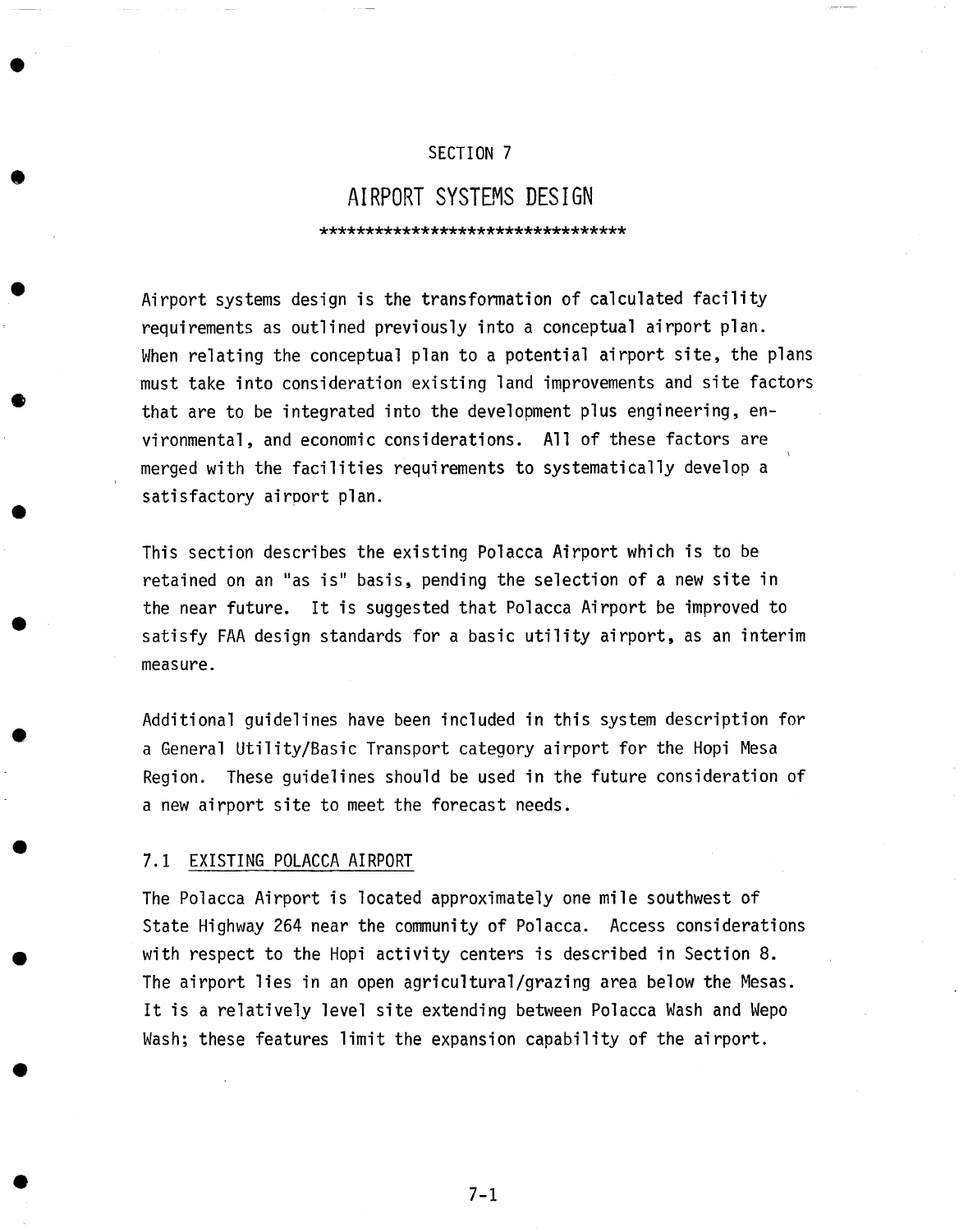Soils are a saturated clay to a reported depth of 100 feet which causes construction difficulties and requires constant maintenance. Site flooding can occur as a result of a 50 or I00 year storm. A good water well exists at the location.

## 7.2 POLACCA AIRPORT - GENERAL LAYOUT PLAN (Plan-1)

This plan depicts the existing airport airside and landside improvements. There is a paved runway approximately 4,200 feet in length by 40 feet wide, a paved aircraft parking apron, a graded access road and an auto parking apron. The airfield is without fencing as the existing traffic is minimal and the area is needed for grazing. There are existing runway and threshold lights; however, the lighting system is below FAA standards. The airport layout plan is shown on the following page.

Maintenance of the airport in this location is considered an interim measure pending the acquisition of property for a new airport to serve the Hopi Tribe. Therefore, major airside or landside improvements are not recommended. However, in anticipation of the need for additional aircraft parking apron, an FBO/Terminal type building or additional auto parking, recommendations for the locations of these improvements have been shown on the plan. These recommendations follow the FAA dimensioning guidelines for a Basic Utility type general aviation airport, which is consistent with the existing runway length.

This program takes maximum advantage of the existing improvements although it is noted that part of the existing airport apron and roadway system will be abandoned. The clear zones at each runway end are ideally located over the adjacent major washes and therefore adequately meet criteria.

7-2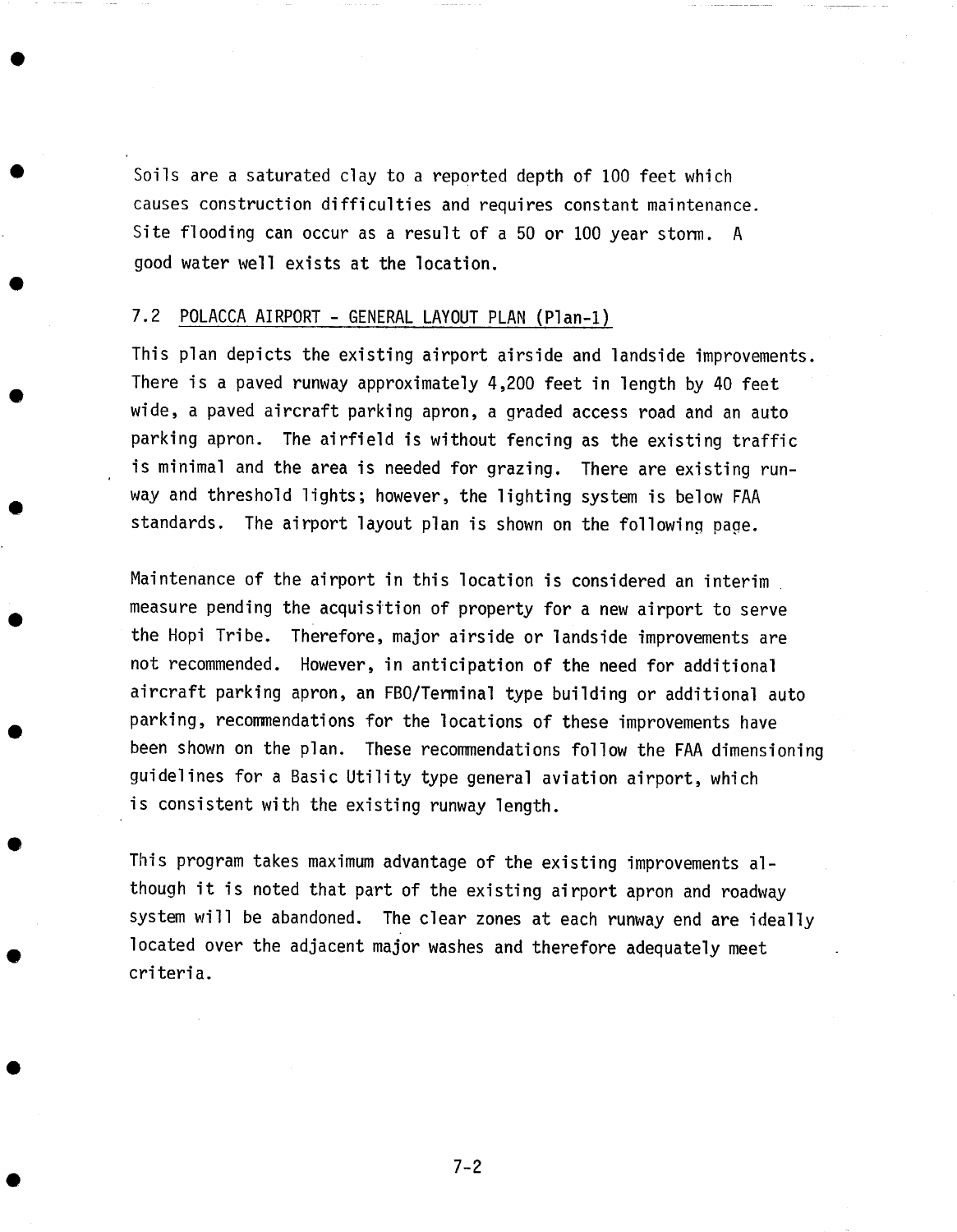| TERMINAL<br>BUILDING<br>PROPOSED<br>AIRCRAFT<br>PARKING APRON BUILDING SITES<br>$-5540$<br><b>AUTO PARKING</b><br>45<br>BUILDING RESTRICTION LINE<br>POLACCA<br>ABANDON<br><b>LEXISTING APRON</b><br>5580<br>20.1 CLEAR ZONE<br>20.1 CLÉAR ZONE<br>EXISTING RUNWAY 60' / 4200'<br>40 |
|--------------------------------------------------------------------------------------------------------------------------------------------------------------------------------------------------------------------------------------------------------------------------------------|
|                                                                                                                                                                                                                                                                                      |
| NOTE: NO WIND/WEATHER INF                                                                                                                                                                                                                                                            |

 $\sim$   $\sim$   $\sim$   $\sim$ 

 $\label{eq:recon} \begin{array}{lllllllllllll} \multicolumn{3}{l}{} & \multicolumn{3}{l}{} & \multicolumn{3}{l}{} & \multicolumn{3}{l}{} & \multicolumn{3}{l}{} & \multicolumn{3}{l}{} & \multicolumn{3}{l}{} & \multicolumn{3}{l}{} & \multicolumn{3}{l}{} & \multicolumn{3}{l}{} & \multicolumn{3}{l}{} & \multicolumn{3}{l}{} & \multicolumn{3}{l}{} & \multicolumn{3}{l}{} & \multicolumn{3}{l}{} & \multicolumn{3}{l}{} & \multicolumn{3}{l}{} & \multicolumn{3}{l}{} & \$ 

 $\equiv$  TO POLACCA

> $\mathscr{D}^*$ 0<br>SCALE IN FEET <u>400 - مست</u>

R INFORMATION AVAILABLE ON-SITE .IGHTING SYSTEM REQUIRES UPDATING<br>IARDS

SOURCE: USGS QUADRANGLE MAP - 1966<br>POLACCA, ARIZONA - 15 MIN. SERIES

GENERAL LAYOUT PLAN

**PLAN**  $\mathbf{I}$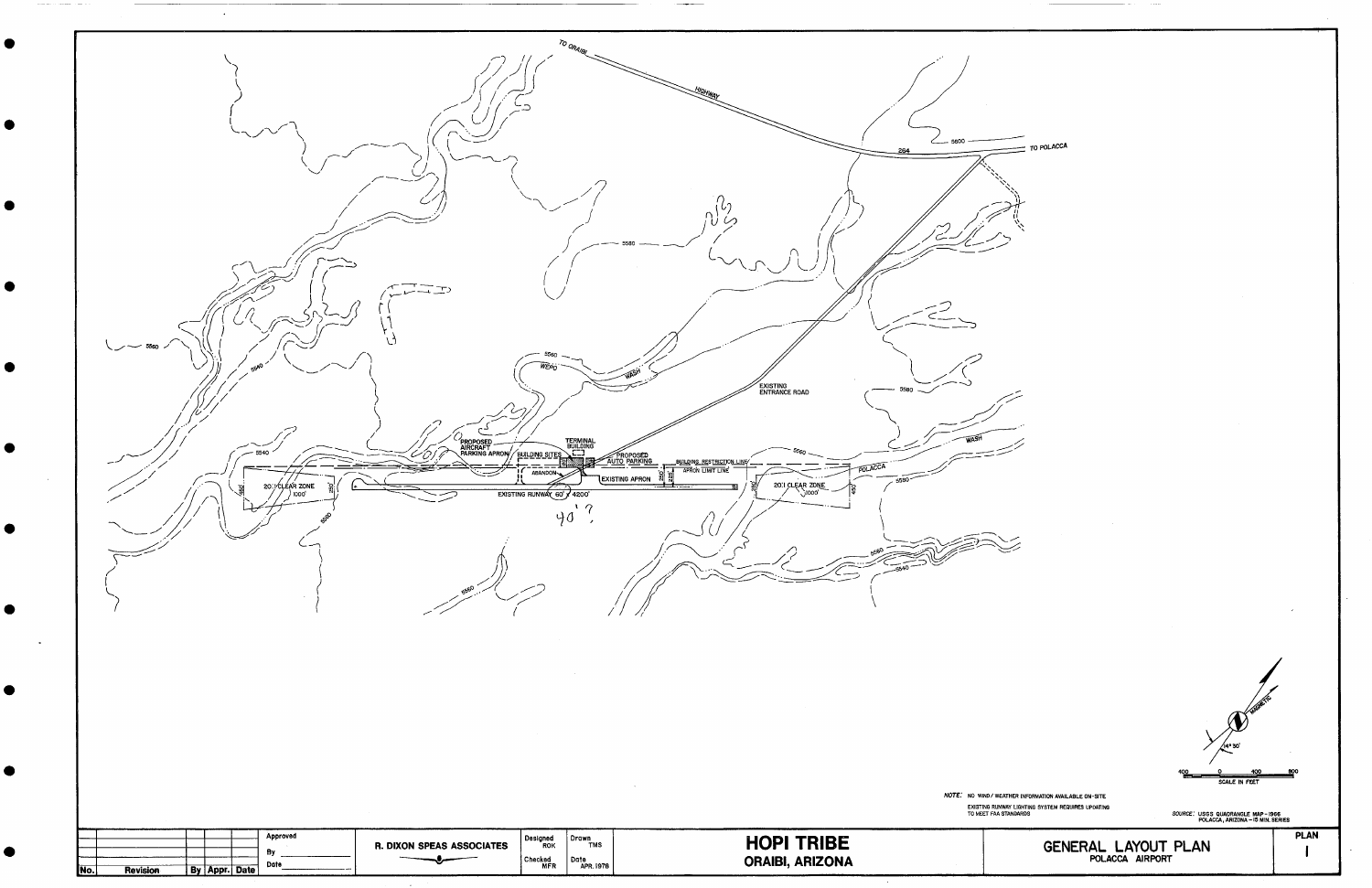#### 7.3 POLACCA AIRPORT **-** APPROACH AND CLEAR ZONE PLAN (Plan-2)

The Approach and Clear Zone Plan shown on the following page depicts the imaginary surfaces on and about the airport through which no natural or man-made object should penetrate. The dimensioning and criteria utilized in determining the shape and position of the various surfaces are outlined in Part 77 of the Federal Aviation Regulations. A generalized description of the surfaces is as follows: The innermost surface is the primary surface, shown as a rectangular area around the runway at ground level. Transitional and approach surfaces extend outward and upward from the primary surface to the horizontal surface. These surfaces are on an incline at either one foot of vertical climb for each seven feet of horizontal outward extension (7:1), or one foot for each twenty feet (20:1) of outward extension. The Horizontal surface is 150 feet above the runway. The outer imaginary surface shown is the conical surface. This surface extends outward and upward at a 20:1 slope from the horizontal surface until reaching a height of 200 feet above the horizontal surface.

This plan indicates there are no natural or man-made obstructions around the existing Polacca Airport site. The approach at each runway end are 50:1 although only 20:1 is required. This plan should be used as a guide in the event potential obstructions are proposed near the airport - such as a building or tower.

### 7.4 TYPICAL AIRPORT LAYOUT PLAN AND TERMINAL AREA PLAN (Plan-3)

This plan represents the guidelines for site selection and the preparation of an official FAA Approved Airport Layout Plan when a new airport site is considered. The airport layout plan should follow the criteria in FAA Advisory Circular 150/5070-6. It must also be accompanied by a Terminal Area Plan and an Approach and Clear Zone Plan similar to that included in this study for the existing Polacca Airport. The typical plan is shown on the following page.

7-4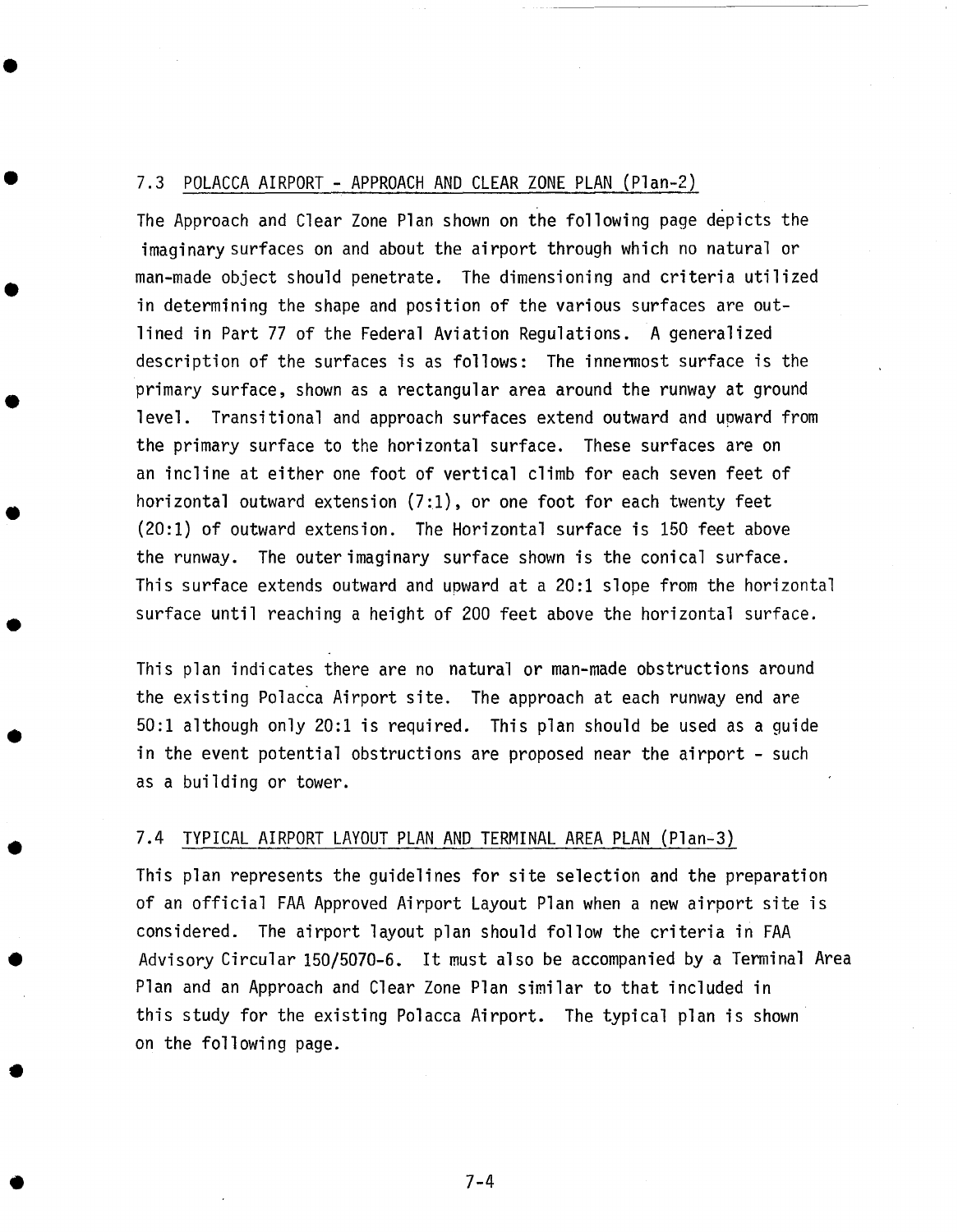

 $\bullet$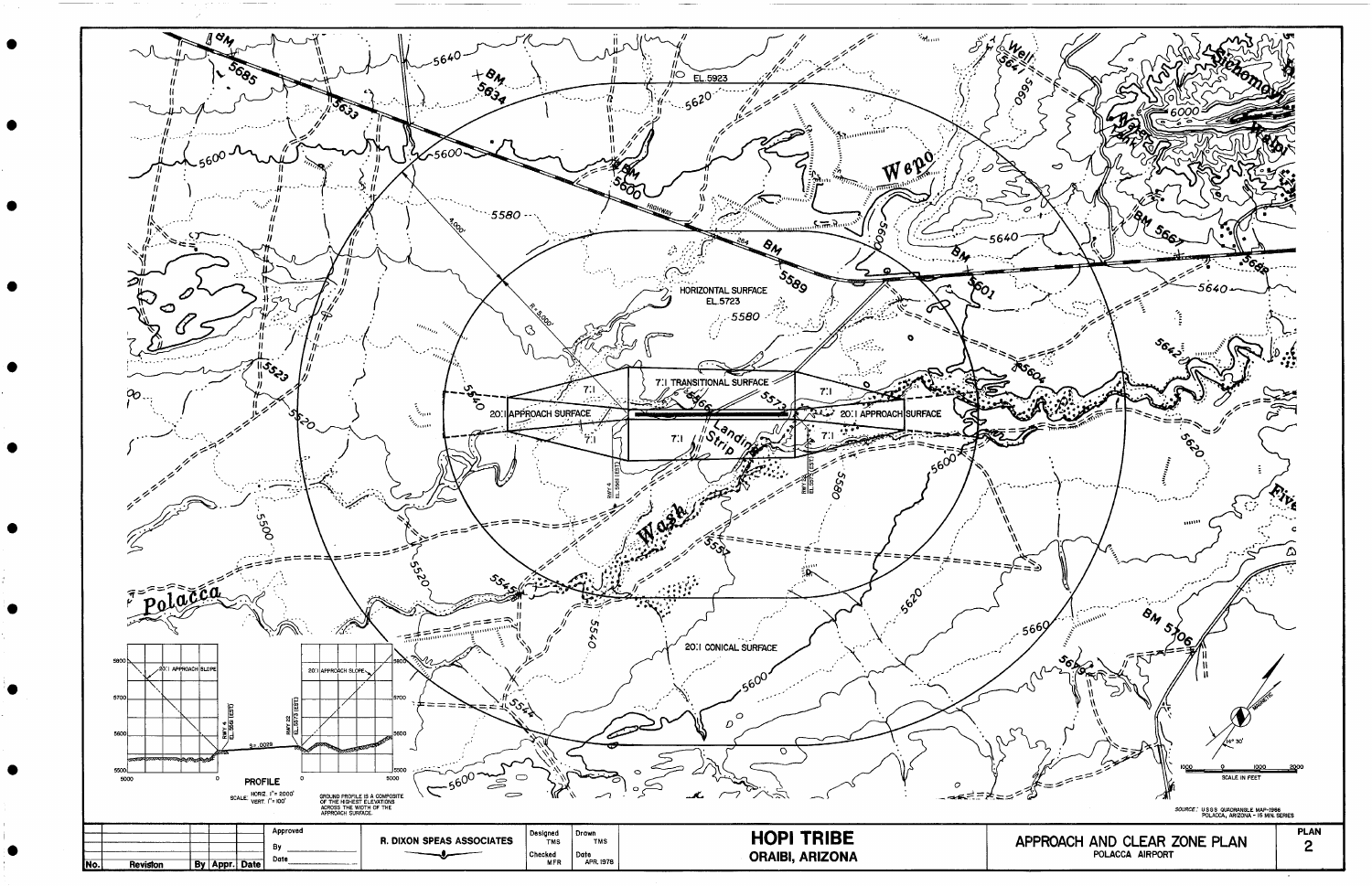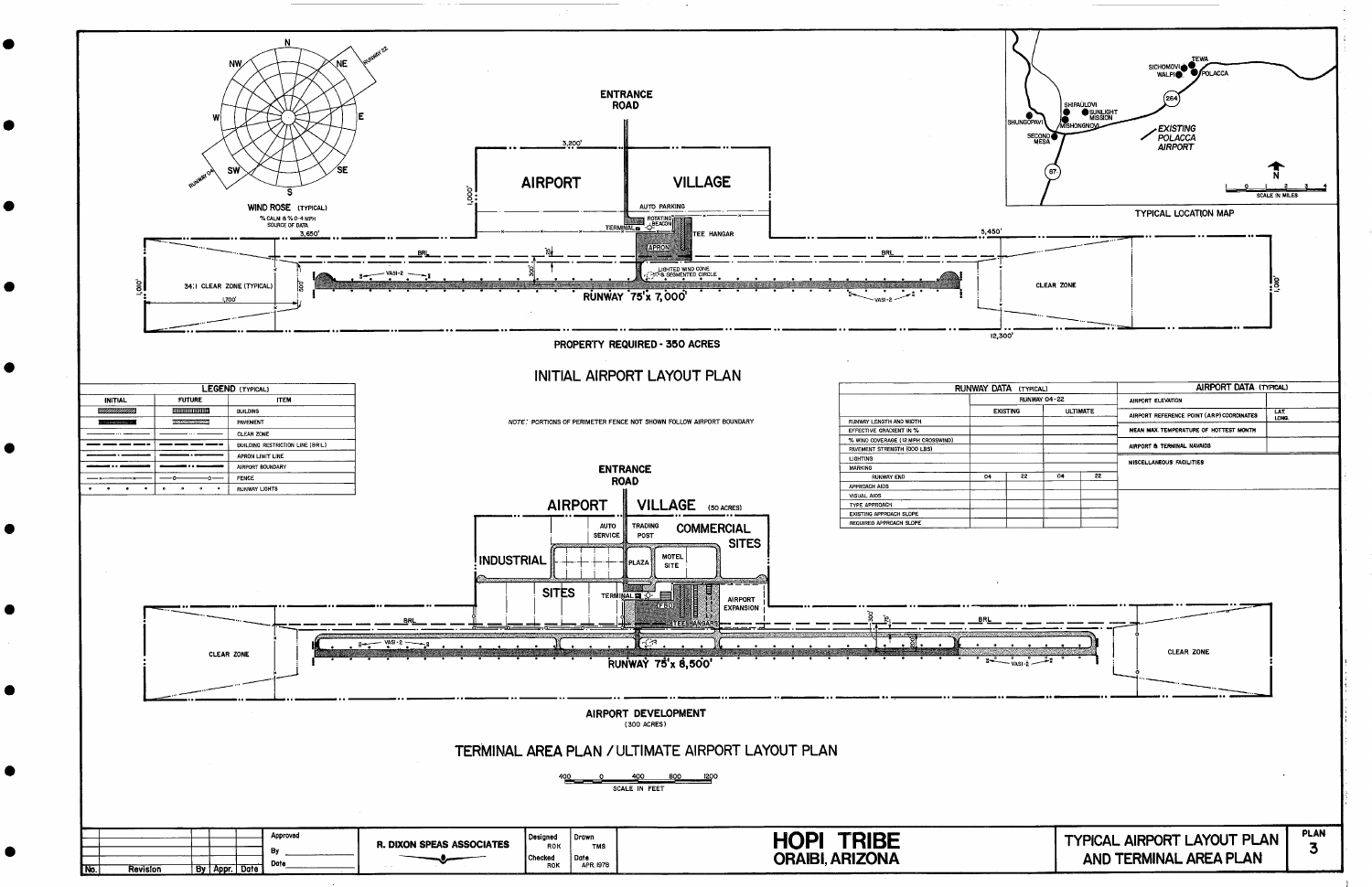The airport development program envisioned for the future would initially provide a runway and related aircraft facilities for a General Utility type airport. Property acquisition and arrangement, however, should provide for expansion capability to a Basic Transport Category airport. Property identified for airport purposes should also be sufficient to accommodate the additional runway length needed due to the altitude and temperature at specific sites in the Hopi Mesa Region. The area needed is estimated to be approximately 300 acres.

## 7.4.1 Airside System

The recommended airside system improvement delineated on the Typical Airport Layout Plan proposes a single 7,000 foot long by 75 foot wide runway in the initial development program. This runway is augmented by turn-around areas at each end. However, the ultimate runway length could be 8,500 feet with full parallel and connector taxiways 40 feet wide. A non-precision electronic approach aid (localizer-LOC) should be provided with an approach light system (ALS). Smaller items indicated on the ALP include a lighted wind cone and segmented circle located between the taxiway and runway near the terminal area, a two-box visual approach slope indicator (VASI) on both runway ends and medium intensity runway/taxiway lighting. Fencing of the airfield should be minimum four foot barbed wire except for the terminal area.

## 7.4.2 Landside Facilities

Landside facilities are located on the taxiway side of the runway. The improvements consist of fixed base operator facilities, aircraft storage facilities, automobile parking areas and a primary access road. Forecasts of future based aircraft and itinerant activity indicate only one FBO is needed; however, space is available on both sides of the terminal to accommodate unforeseen growth in landside support needs.